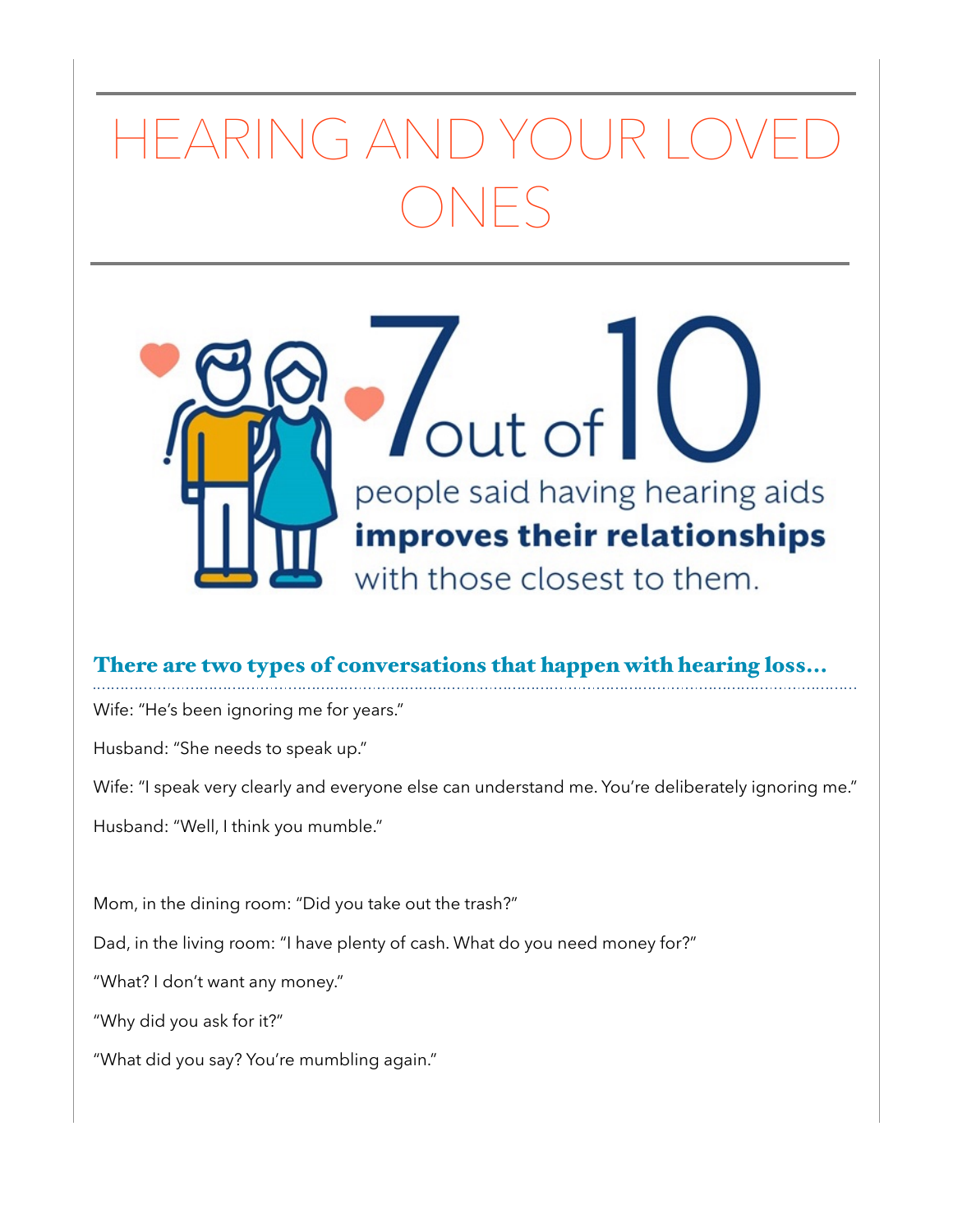It's been well established that communication and listening are fundamental to successful relationships. When communication is hampered in any way, including hearing loss, it can lead to feelings of frustration, anxiety and isolation. Hearing loss has the ability to negatively affect both sides of a relationship in a variety of ways. The individual with hearing loss may deal with feelings of judgement and exclusion and withdraw from social situations and conversations. For the loved one, friend, or family member, they may feel they aren't being listened to, and may become frustrated at having to repeat themselves or deal with loud TVs.

Audiologists not only provide care to those with hearing loss, they also help to bridge the communication gap between loved ones. There can be some very intense, personal conversations during a hearing evaluation, which the audiologist attempts to mediate at times. There is no doubt that untreated hearing loss affects all relationships, not just with loved ones. A recent study backs up this observed affect. In a study of 1,500 55-year-olds with hearing loss, nearly half reported a relationship had suffered because they cannot hear well. From personal to professional relationships, most rely on communication to help them be successful and meaningful. The question then is, how exactly does untreated hearing loss impact relationships? When left untreated, hearing loss can affect communication, social interactions, and family relationships.

**Communication.** Those with hearing loss often have difficulty participating fully in conversations at work, home, and in social situations. This can lead to breakdowns in understanding, such as the examples at the beginning of this article, or significant miscommunications at work, which can have dire consequences.

**Social interaction.** Hearing loss can progress slowly over time and those who have it tend to begin withdrawing from social situations that prove too challenging. This could mean avoiding time spent enjoying friends and family at restaurants, avoiding social interaction at meetings or religious events, or skipping out on your weekly bridge game. All of these things together can lead to feelings of isolation and loneliness.

**Family relationships.** Those with hearing loss may begin to feel they aren't being heard or listened to and become angry, stressed, or depressed. Family members who have loved ones with untreated hearing loss may sometimes experience feelings of frustration, annoyance, and sadness. All of these negative emotions put a strain on [family and romantic relationships](https://www.healthyhearing.com/report/52619-The-impact-of-hearing-loss-on-relationships).

For the family and friends of those with hearing loss, sometimes a need is present to make a conscious effort to change the way we communicate. Things such as looking at the person when talking to them, getting their attention before telling them something important, and most importantly, having patience and understanding, can make a big impact on communication. However, there is a limit to how much work should be done by those without hearing loss. An audiologist, Dr. Hagberg tells the loved ones to "Stop being a living hearing aid. Everybody has one — a seemingly helpful caregiver, husband or wife who feeds back the information so the other person doesn't need to seek help." Secondly, he tells his patients who deny having a problem, even after testing "Go home and pay attention to every time they say, 'What?' or they miss the